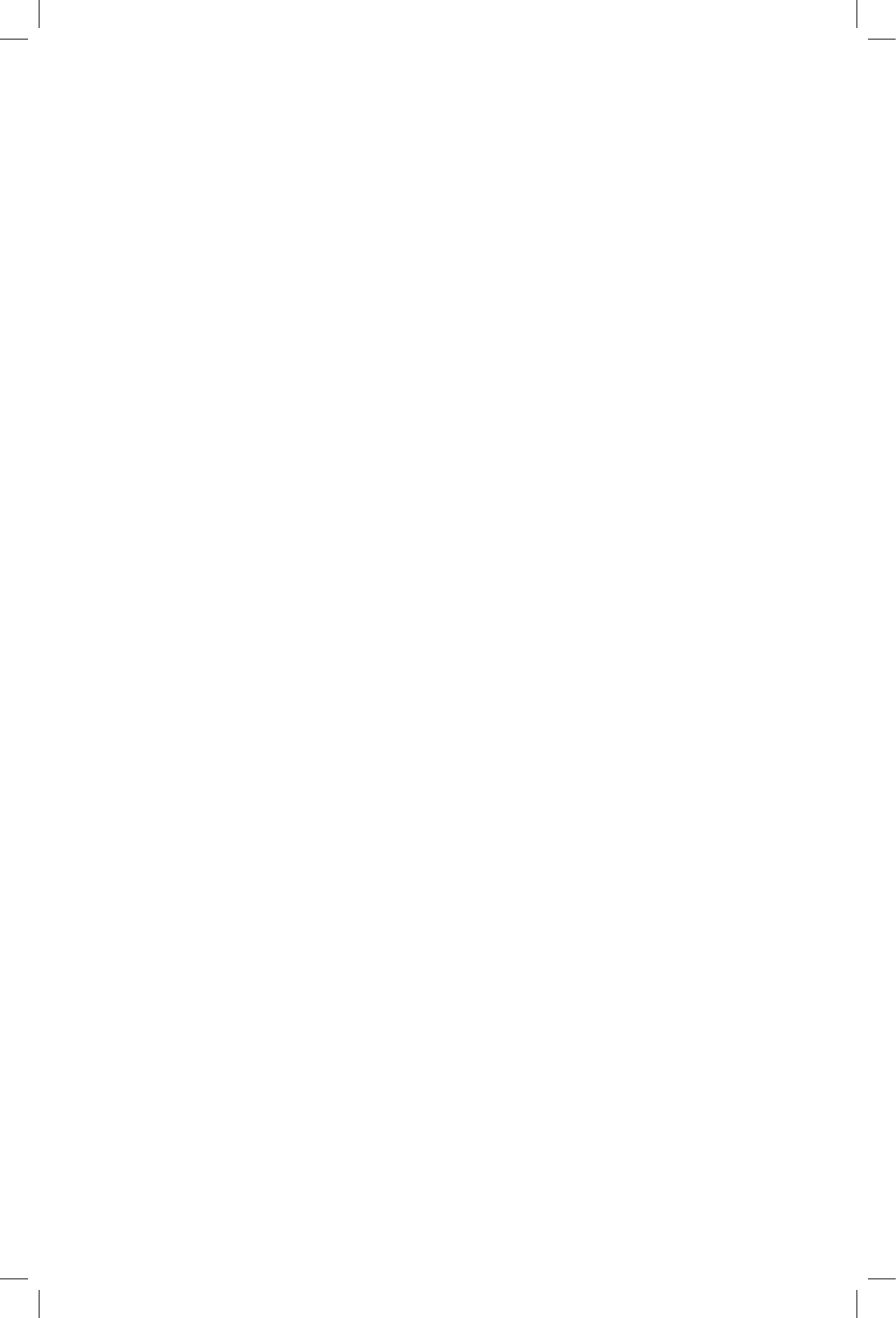| HORNUNG, ALFRED          | In Memoriam: Prof. Dr. Gerhard Hoffmann<br>127                                                                               |
|--------------------------|------------------------------------------------------------------------------------------------------------------------------|
|                          | <b>ARTICLES</b>                                                                                                              |
| CHAKKALAKAL, SILVY       | Ethnographic Art Worlds: The Creative Figuration<br>of Art and Anthropology 489                                              |
| CHOIŃSKI, MICHAŁ         | Jonathan Edwards and Thomas Foxcroft: Pursuing                                                                               |
| and RYBICKI, JAN         | Stylometric Traces of the Editor<br>141                                                                                      |
| DI LORETO, SONIA         | Decentralizing the Digital Archive: Reconstructing<br>Margaret Fuller's Transnationalism<br>183                              |
| DUNST, ALEXANDER         | Introduction: The Challenge and Promise of Digital                                                                           |
| and MISCHKE, DENNIS      | American Studies 131                                                                                                         |
| FREESE, PETER            | T.C. Boyle's World's End and the Burden of the<br>Past 45                                                                    |
| GRIEVE-CARLSON, GARY     | Extremism in the Defense of Liberty: Henry David<br>Thoreau & John Brown<br>321                                              |
| HANDLER, RICHARD         | Voices and Vices of the Ancestors: Reading and<br>Teaching the Boasians in the Twenty-First<br>Century 457                   |
| HEGEMAN, SUSAN           | American Popular Social Science: The Boasian<br>Legacy 441                                                                   |
| HOLL, UTE                | Franz Boas and Anthropology in the Age of<br>Technical Media<br>517                                                          |
| HOWES, DAVID,            | Boasian Soundings: An Interrupted History of                                                                                 |
| GEERTZ, CLIFFORD,        | the Senses (and Poetry) in Anthropology<br>473                                                                               |
| and LAMBERT, ROSELINE    |                                                                                                                              |
| LÉGER-ST-JEAN, MARIE     | Exploring Transatlantic Print Culture through                                                                                |
| and MCGETTIGAN, KATIE    | <b>Digital Databases</b><br>159                                                                                              |
| MAMI, FOUAD              | 'Out of the Concentration Camp': Towards Fluid<br>Identities for Muslims in Ali Eteraz's Native<br>Believer 73               |
| MEHRING, FRANK           | Digital Photographic Grammar: Mapping<br>Documentary Photographs<br>231                                                      |
| MÜLLER, SEBASTIAN        | Bigger('s) Agency: Performative Signifying and<br>African American Identity in Richard Wright's<br>Native Son 337            |
| PHILIPP SCHWEIGHAUSER,   | Introduction<br>431                                                                                                          |
| GABRIELE RIPPL,          |                                                                                                                              |
| A. ELISABETH REICHEL,    |                                                                                                                              |
| and SILVY CHAKKALAKAL    |                                                                                                                              |
| PISARZ-RAMIREZ, GABRIELE | "A backcountry out of control": Tropical Spaces of<br>Radical Resistance in Joshua Giddings' The Exiles<br>of Florida<br>351 |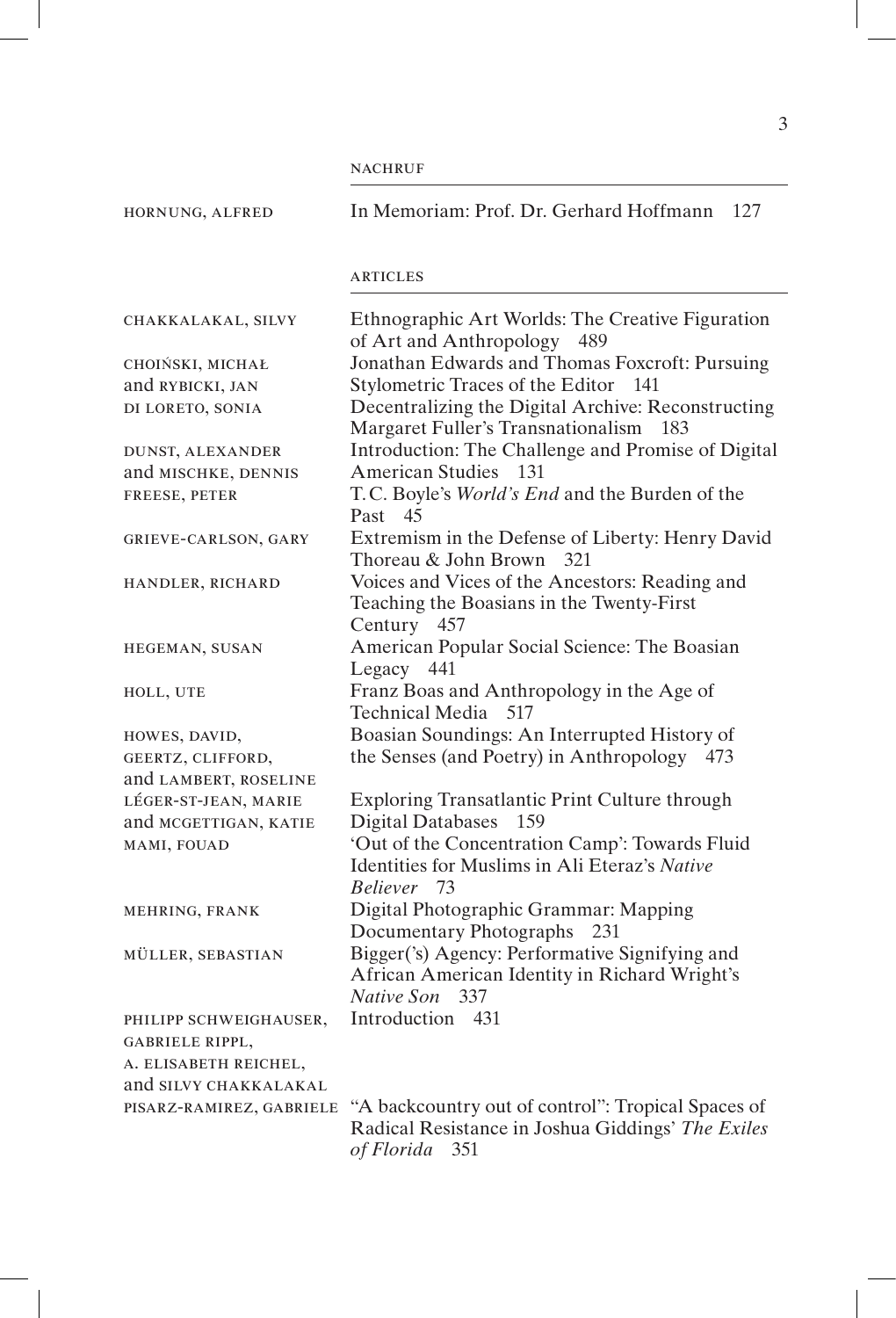$\overline{4}$ 

|                                                                  | Self-Observation in the Digital Age: The Quantified<br>Self, Neoliberalism, and the Paradoxes of Contempo-                                   |
|------------------------------------------------------------------|----------------------------------------------------------------------------------------------------------------------------------------------|
| SCHWEIGHAUSER, PHILIPP                                           | rary Individualism<br>99<br>Ways of Knowing: The Aesthetics of Boasian<br>Poetry 541                                                         |
| SIEWERT, STEPHANIE<br>and REITER, NILS<br>THIERBACH-MCLEAN, OLGA | The Explorative Value of Computational Methods:<br>Rereading the American Short Story 199<br>From Emerson to Trump: Capitalism, Meritocracy, |
| WEISS, JANA                                                      | and the Virtue of Money<br>29<br>The National Day of Mourning: Thanksgiving, Civil<br>Religion, and American Indians 367                     |
| WÖLL, STEFFEN                                                    | Bleeding Borders: Space, Blackness, and Hybridity<br>in Jack London's Representations of the American<br>Southwest 5                         |
|                                                                  | <b>FORUM</b>                                                                                                                                 |
| BASSIMIR, ANJA-MARIA                                             | Definition-Macht-Evangelikal: Standortbestim-<br>mung zum gegenwärtigen U.S.-amerikanischen<br>Evangelikalismus<br>389                       |
|                                                                  | <b>REVIEWS</b>                                                                                                                               |
| AMES, ALEXANDER<br><b>LAWRENCE</b>                               | Mark L. Louden, Pennsylvania Dutch: The Story of<br>American Language (2016)                                                                 |
| BASSIMIR, ANJA-MARIA                                             | Monika Sauter, Devoted! Frauen in der evangelikalen                                                                                          |
|                                                                  |                                                                                                                                              |
| BAUDEMANN, KRISTINA                                              | Populärkultur der USA (2017)<br>Scott Richards Lyons (ed.), The World, the Text, and<br>the Indian: Global Dimensions of Native American     |
| BERGTHALLER, HANNES                                              | Literature (2017)<br>Sybille Machat, In the Ruins of Civilization: Narra-<br>tive Structures, World Constructions and Physical               |
| BILIC, VICTORIJA                                                 | Realities in the Post-Apocalyptic Novel (2013)<br>Heike Bungert, Festkultur und Gedächtnis:<br>Die Konstruktion einer deutschamerikanischen  |
| <b>BIRKLE, CARMEN</b>                                            | Ethnizität 1848-1914 (2016)<br>Ina Bergmann and Stefan Hippler (eds.), Cultures of                                                           |
| DEL PONT, XAVIER MARCO                                           | Solitude: Loneliness-Limitation-Liberation (2017)<br>Sascha Pöhlmann (ed.), Against the Grain: Reading<br>Pynchon's Counternarratives (2010) |
| DEPKAT, VOLKER                                                   | Kevin Slack, Benjamin Franklin, Natural Right,<br>and the Art of Virtue (2017)                                                               |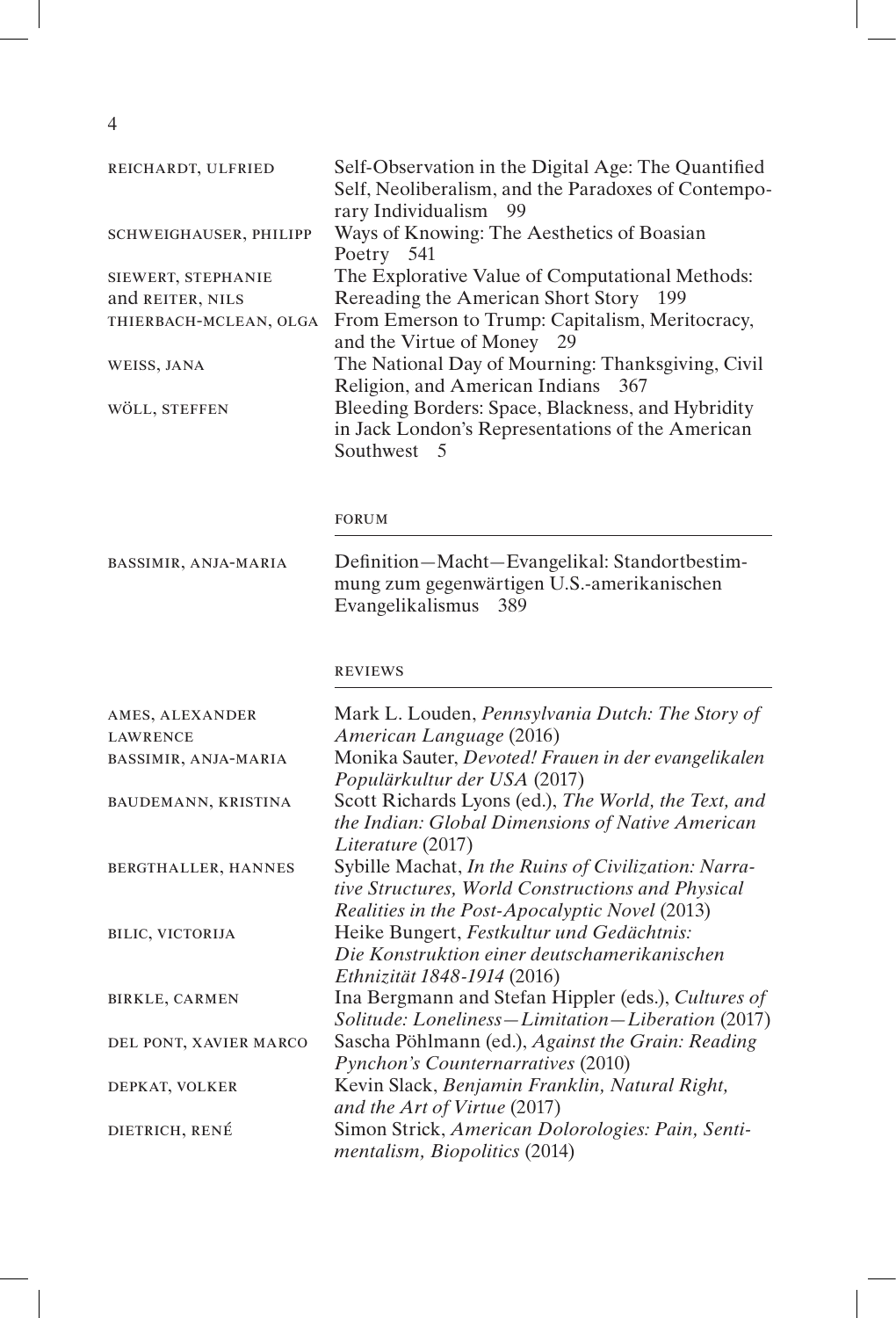| DIKANT, THOMAS         | Josef Pfister, Surveyors of Customs: American                   |
|------------------------|-----------------------------------------------------------------|
|                        | Literature as Cultural Analysis (2016)                          |
| DÄWES, BIRGIT          | Hilary E. Wyss, English Letters and Indian Literacies:          |
|                        | Reading, Writing, and New England Missionary                    |
|                        | Schools, 1750-1830 (2012)                                       |
| ESSI, CEDRIC           | Habiba Ibrahim, Troubling the Family: The Promise               |
|                        | of Personhood and the Rise of Multiracialism (2012)             |
| FITZ, KARSTEN          | Shamoon Zamir, The Gift of the Face: Portraiture and            |
|                        | Time in Edward S. Curtis's The North American                   |
|                        | Indian $(2014)$                                                 |
| FREITAG, FLORIAN       | Antje Kley and Heike Paul (eds.), Rural America                 |
|                        | (2015)                                                          |
| GANSER, ALEXANDRA      | Sonja Schillings, Enemies of all Humankind:                     |
|                        | Fictions of Legitimate Violence (2017)                          |
| GERUND, KATHARINA      | Frank Mehring, The Democratic Gap: Transcultural                |
|                        | Confrontations of German Immigrants and the                     |
|                        | Promise of American Democracy (2014)                            |
| <b>GRADERT, KENYON</b> | Bryce Traister (ed.), The New Puritan Studies and               |
|                        | American Literature (2017)                                      |
| <b>GUTKIN, LEN</b>     | Matthew Wilkens, Revolution: The Event in Postwar               |
|                        | Fiction (2016)                                                  |
| HARJU, BÄRBEL          | Rhodri Jeffreys-Jones, We Know All About You:                   |
|                        | The Story of Surveillance in Britain and America                |
|                        | (2017)                                                          |
|                        | HOCHGESCHWENDER, MICHAEL Sabine N. Meyer, We Are What We Drink: |
|                        | The Temperance Battle in Minnesota (2015)                       |
| HOHENSTEIN, SVENJA     | Ahu Tanrisever, Fathers, Warriors, and Vigilantes:              |
|                        | Post-Heroism and the U.S. Cultural Imaginary in                 |
|                        | the Twenty-First Century (2016)                                 |
| JORDAN, RIEKE          | Christian Kloeckner, Simone Knewitz, and Sabine                 |
|                        | Sielke (eds.), Knowledge Landscapes North America               |
|                        | (2016)                                                          |
| LANZENDÖRFER, TIM      | Philipp Löffler, Pluralist Desires: Contemporary                |
|                        | Historical Fiction and the End of the Cold War (2015)           |
|                        |                                                                 |
| MARTIN-CATHERIN, NADJA | Manuel Menrath, Mission Sitting Bull: Die Geschichte            |
|                        | der katholischen Sioux (2016)                                   |
| OPFERMANN, SUSANNE     | Dominik Ohrem (ed.), American Beasts: Perspec-                  |
|                        | tives on Animals, Animality and U.S. Culture, 1776-             |
|                        | 1920 (2017)                                                     |
| PETERFY, MARGIT        | Mark Storey, Rural Fictions, Urban Realities:                   |
|                        | A Geography of Gilded Age American Literature                   |
|                        | (2013)                                                          |
| PROROKOVA, TATIANA     | Amitav Ghosh, The Great Derangement: Climate                    |
|                        | Change and the Unthinkable (2016); Stephen Siper-               |
|                        | stein, Shane Hall, and Stephanie LeMenager (eds.),              |
|                        | Teaching Climate Change in the Humanities (2017)                |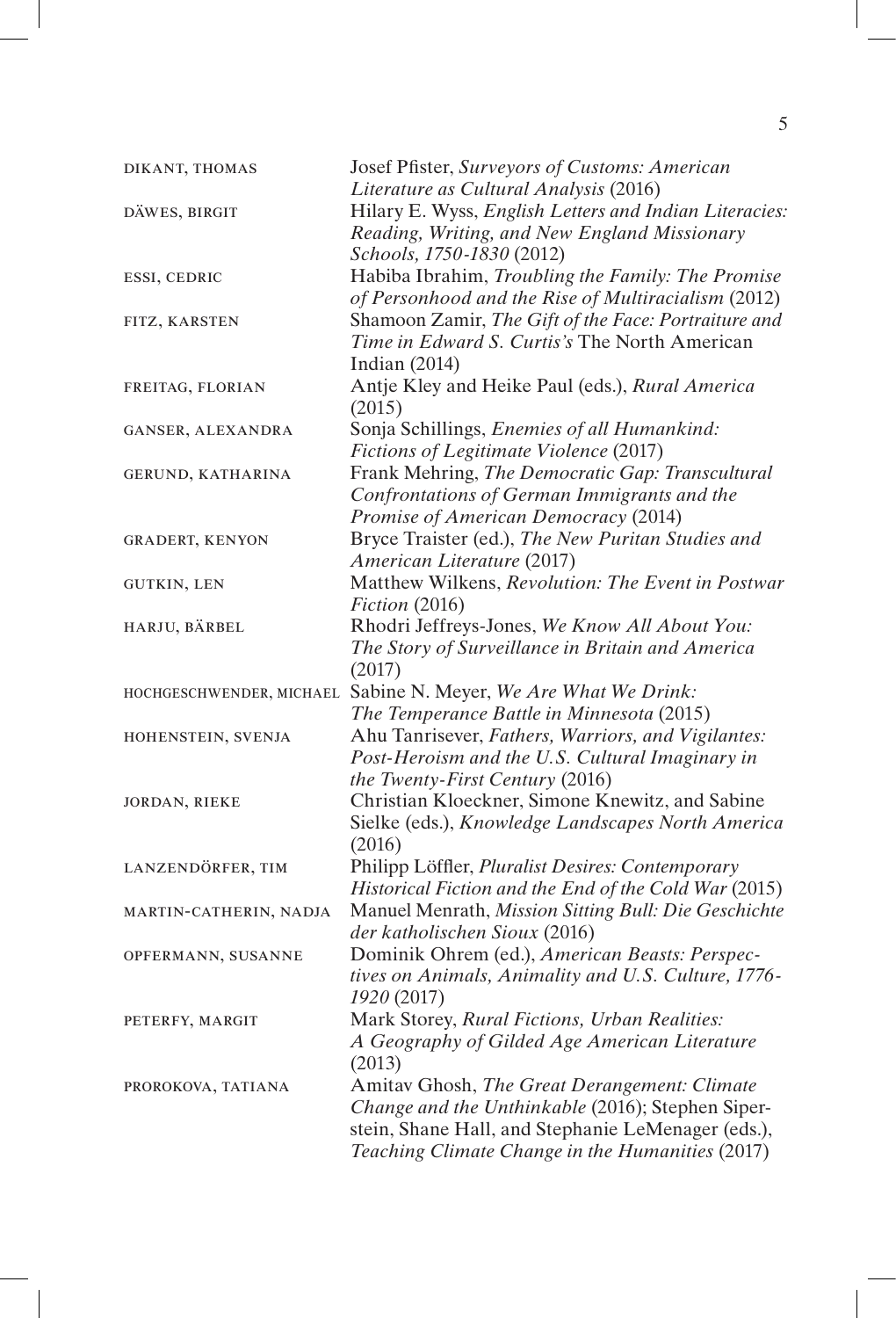6

| REISNER, PHILIPP        | Emily Petermann, The Musical Novel: Imitation of<br>Musical Structure, Performance, and the Reception<br>on Contemporary Fiction (2014)                                                                                                                                                                                                                     |
|-------------------------|-------------------------------------------------------------------------------------------------------------------------------------------------------------------------------------------------------------------------------------------------------------------------------------------------------------------------------------------------------------|
| REISNER, PHILIPP        | Pamela Riney-Kehrberg, The Nature of Child-<br>hood: An Environmental History of Growing Up in<br>America since 1865 (2014)                                                                                                                                                                                                                                 |
| REISNER, PHILIPP        | "Recent Trends in Early American Studies:<br>A Review Essay": Juliana Barr and Edward Coun-<br>tryman (eds.), Contested Spaces of Early America<br>(2014); Stacy Schiff: The Witches: Salem, 1692<br>(2015); Benjamin C. Ray: Satan & Salem: The Witch-<br>Hunt Crisis of 1692 (2015); Richard C. De Prospo:<br>The Latest Early American Literature (2016) |
| ROHR, SUSANNE           | Hana Wirth-Nesher (ed.), The Cambridge History<br>of Jewish American Literature (2016)                                                                                                                                                                                                                                                                      |
| ROSENTHAL, CAROLINE     | Susann Neuenfeldt, Schauspiele des Sehens: Die<br>Figur der Flaneurin, Voyeurin und Stalkerin im<br>U.S.-amerikanischen Essay (2015)                                                                                                                                                                                                                        |
| SANDROCK, KIRSTEN       | Klaus Lösch, Heike Paul and Maike Zwingenberger<br>(eds.), Critical Regionalism (2016)                                                                                                                                                                                                                                                                      |
| <b>SCHULENBERG, ULF</b> | Elizabeth Anker and Rita Felski (eds.), Critique and<br>Postcritique (2017)                                                                                                                                                                                                                                                                                 |
| SCHULZ, DIETER          | Richard J. Schneider, Civilizing Thoreau: Human<br>Ecology and the Emerging Social Sciences in the<br>Major Works (2016)                                                                                                                                                                                                                                    |
| SEYMOUR, NICOLE         | Alexa Weik von Mossner, Affective Ecologies:<br><b>Empathy, Emotion, and Environmental Narrative</b><br>(2017)                                                                                                                                                                                                                                              |
| SILLIMAN, DANIEL        | Eric Leigh Schmidt, Village Atheists: How America's<br>Unbelievers Made Their Way in a Godly Nation<br>(2016)                                                                                                                                                                                                                                               |
| SMITH, AISLING          | Clare Hayes-Brady, The Unspeakable Failures of<br>David Foster Wallace (2016)                                                                                                                                                                                                                                                                               |
| SPAHR, CLEMENS          | Susanne Rohr, Peter Schneck, and Sabine Sielke<br>(eds.), Heinz Ickstadt, Aesthetic Innovation and the<br>Democratic Principle: Essays on Twentieth-Century<br>American Poetry and Fiction (2016)                                                                                                                                                           |
| STEIN, DANIEL           | Nadja Gernalzick and Gabriele Pisarz-Ramirez<br>(eds.), Transmediality and Transculturality (2013)                                                                                                                                                                                                                                                          |
| SULLIVAN, HEATHER       | Hubert Zapf (ed.), Handbook of Ecocriticism and<br>Cultural Ecology (2016)                                                                                                                                                                                                                                                                                  |
| VARSAVA, JERRY          | Annie McClanahan, Dead Pledges: Debt, Crisis, and<br>Twenty-First Century Culture (2016)                                                                                                                                                                                                                                                                    |
| WAGNER, DIANA           | Johanna Hartmann, Christine Marks, and Hubert<br>Zapf (eds.), Zones of Focused Ambiguity in Siri<br>Hustvedt's Works: Interdisciplinary Essays (2016)                                                                                                                                                                                                       |